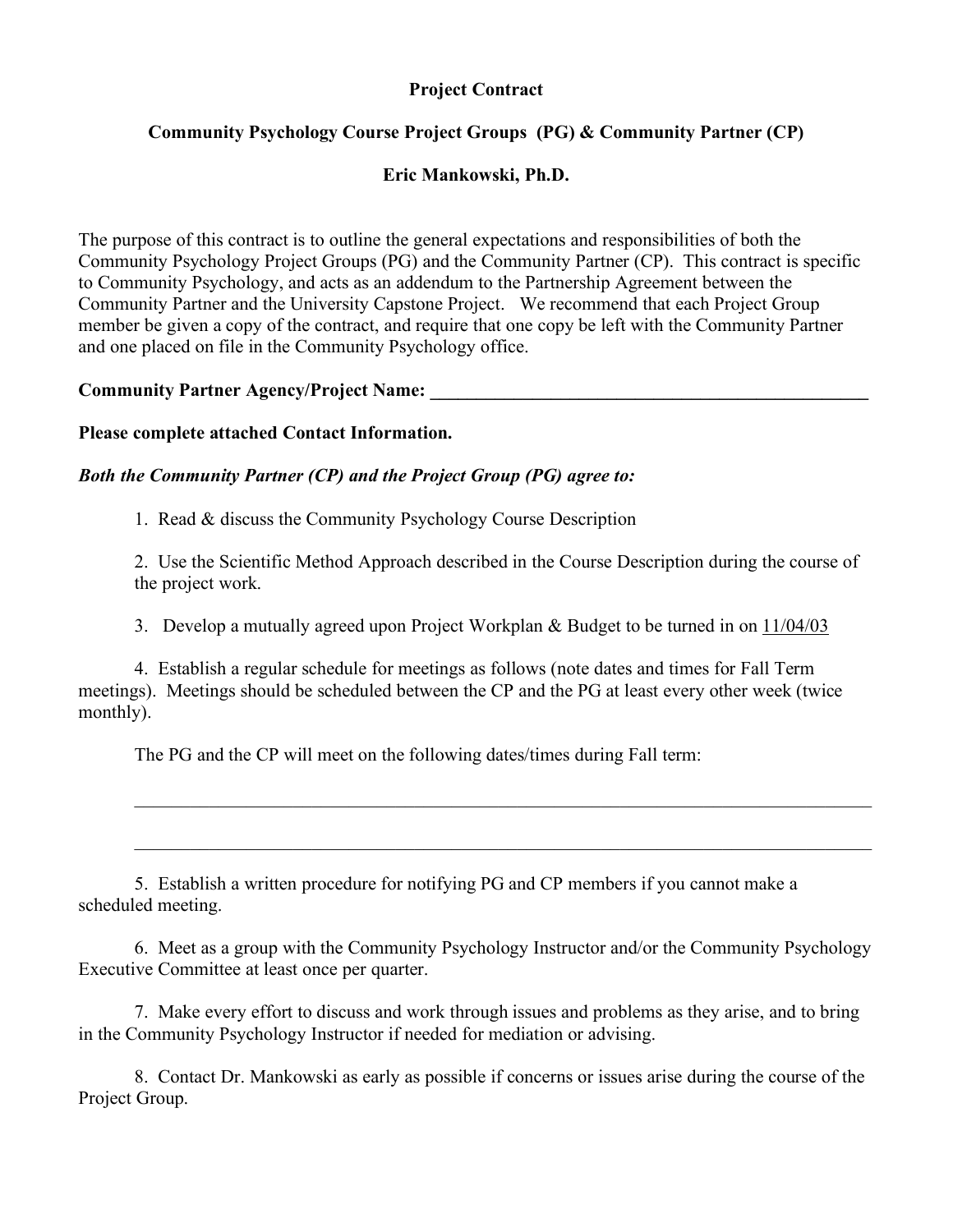9. Submit changes to the workplan or other agreements in writing to the Committee of the Whole and to Dr. Mankowski.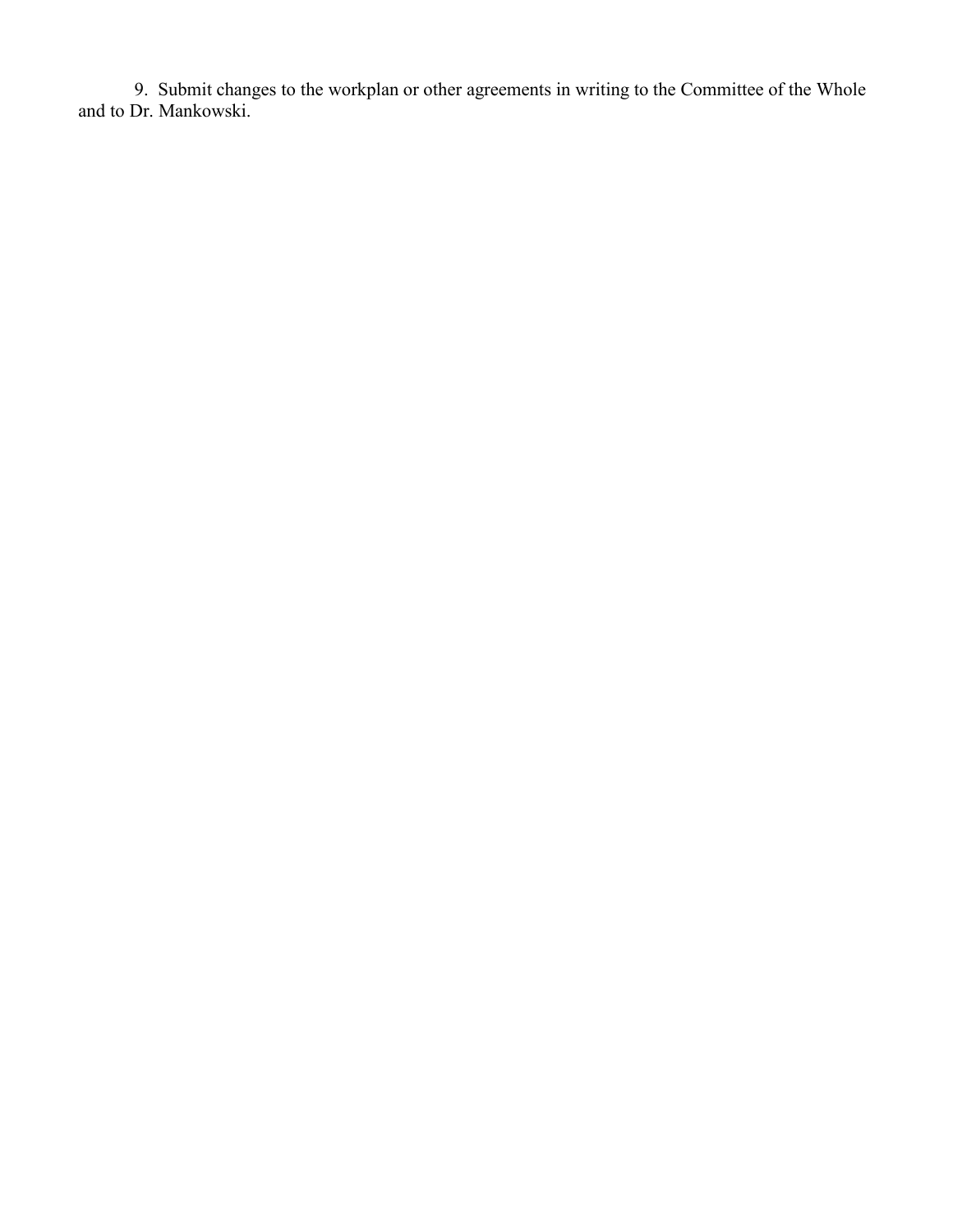#### **The Community Partner agrees to:**

1. Make the necessary resources available to the PG (including time, human resources, space, materials, and information) for efficient completion of the workplan. The needed resources should be specified in the Workplan.

2. Meet with the Community Psychology Instructor and members of the Course to evaluate the PG's progress.

3. Provide orientation or training to agency objectives, expected behavior, and protocols (e.g., confidentiality rules, etc) for the PG.

#### **The Community Psychology Project Group agrees to:**

1. Provide the equivalent of 4-6 hours per week per group member in support of the Project Group's work. All required work should fall within the scope of the Project Workplan. Any additional work requested by the CP or provided by the PG is considered strictly voluntary.

2. Maintain professional demeanor, as reflected in appropriate dress, timeliness, and other behavior when conducting the work of the Project Group.

3. Establish a system for record meeting minutes and attendance and for distributing these to PG and CP members.

|  |  | This contract must be signed by the CP representatives and all members of the Project Group. |
|--|--|----------------------------------------------------------------------------------------------|
|  |  |                                                                                              |

| Name |                                                                                                                         |
|------|-------------------------------------------------------------------------------------------------------------------------|
| Name | Date:                                                                                                                   |
| Name |                                                                                                                         |
| Name |                                                                                                                         |
| Name |                                                                                                                         |
| Name | Date:                                                                                                                   |
| Name | Date:                                                                                                                   |
| Name | Date: $\frac{1}{\sqrt{1-\frac{1}{2}}\sqrt{1-\frac{1}{2}}\sqrt{1-\frac{1}{2}}\sqrt{1-\frac{1}{2}}\sqrt{1-\frac{1}{2}}}}$ |
| Name | Date: $\qquad \qquad$                                                                                                   |
| Name |                                                                                                                         |
| Name | Date:                                                                                                                   |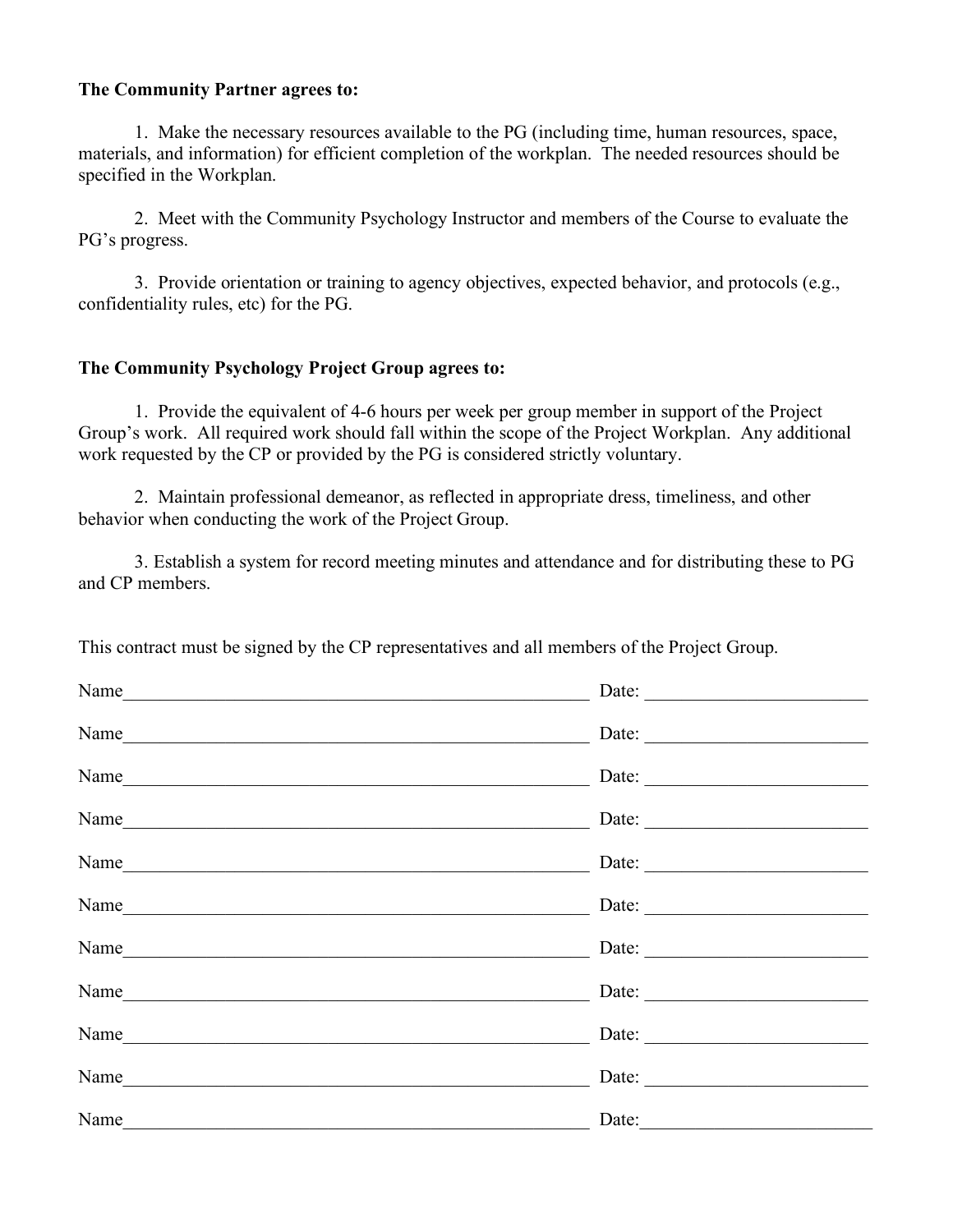## **CONTACT INFORMATION**

| <b>Community Partner Information</b>                                              |  |                                                                                                                                                                                                                                                                                                    |  |  |
|-----------------------------------------------------------------------------------|--|----------------------------------------------------------------------------------------------------------------------------------------------------------------------------------------------------------------------------------------------------------------------------------------------------|--|--|
|                                                                                   |  | Rep #1: Name & title: $\frac{1}{2}$                                                                                                                                                                                                                                                                |  |  |
|                                                                                   |  |                                                                                                                                                                                                                                                                                                    |  |  |
|                                                                                   |  |                                                                                                                                                                                                                                                                                                    |  |  |
|                                                                                   |  |                                                                                                                                                                                                                                                                                                    |  |  |
|                                                                                   |  | What is the best way to get in touch with you? __________________________________                                                                                                                                                                                                                  |  |  |
| When are the best times to get in touch with you?                                 |  |                                                                                                                                                                                                                                                                                                    |  |  |
| Contact notes (note any restrictions or special instructions): __________________ |  |                                                                                                                                                                                                                                                                                                    |  |  |
|                                                                                   |  |                                                                                                                                                                                                                                                                                                    |  |  |
|                                                                                   |  | Rep #2: Name & title: $\frac{1}{2}$ = $\frac{1}{2}$ = $\frac{1}{2}$ = $\frac{1}{2}$ = $\frac{1}{2}$ = $\frac{1}{2}$ = $\frac{1}{2}$ = $\frac{1}{2}$ = $\frac{1}{2}$ = $\frac{1}{2}$ = $\frac{1}{2}$ = $\frac{1}{2}$ = $\frac{1}{2}$ = $\frac{1}{2}$ = $\frac{1}{2}$ = $\frac{1}{2}$ = $\frac{1}{2$ |  |  |
|                                                                                   |  |                                                                                                                                                                                                                                                                                                    |  |  |
|                                                                                   |  | Phone: Fax: Fax: Email: Email:                                                                                                                                                                                                                                                                     |  |  |
| What is the best way to get in touch with you? __________________________________ |  |                                                                                                                                                                                                                                                                                                    |  |  |
| When are the best times to get in touch with you? _______________________________ |  |                                                                                                                                                                                                                                                                                                    |  |  |
| Contact notes (note any restrictions or special instructions): __________________ |  |                                                                                                                                                                                                                                                                                                    |  |  |
| Rep #3: Name & title: $\frac{2}{1}$                                               |  |                                                                                                                                                                                                                                                                                                    |  |  |
|                                                                                   |  |                                                                                                                                                                                                                                                                                                    |  |  |
|                                                                                   |  | Phone: Fax: Fax: Email: Email:                                                                                                                                                                                                                                                                     |  |  |
| What is the best way to get in touch with you? __________________________________ |  |                                                                                                                                                                                                                                                                                                    |  |  |
| When are the best times to get in touch with you?                                 |  |                                                                                                                                                                                                                                                                                                    |  |  |
| Contact notes (note any restrictions or special instructions): __________________ |  |                                                                                                                                                                                                                                                                                                    |  |  |

 $\mathcal{L}_\text{max} = \mathcal{L}_\text{max} = \mathcal{L}_\text{max} = \mathcal{L}_\text{max} = \mathcal{L}_\text{max} = \mathcal{L}_\text{max} = \mathcal{L}_\text{max} = \mathcal{L}_\text{max} = \mathcal{L}_\text{max} = \mathcal{L}_\text{max} = \mathcal{L}_\text{max} = \mathcal{L}_\text{max} = \mathcal{L}_\text{max} = \mathcal{L}_\text{max} = \mathcal{L}_\text{max} = \mathcal{L}_\text{max} = \mathcal{L}_\text{max} = \mathcal{L}_\text{max} = \mathcal{$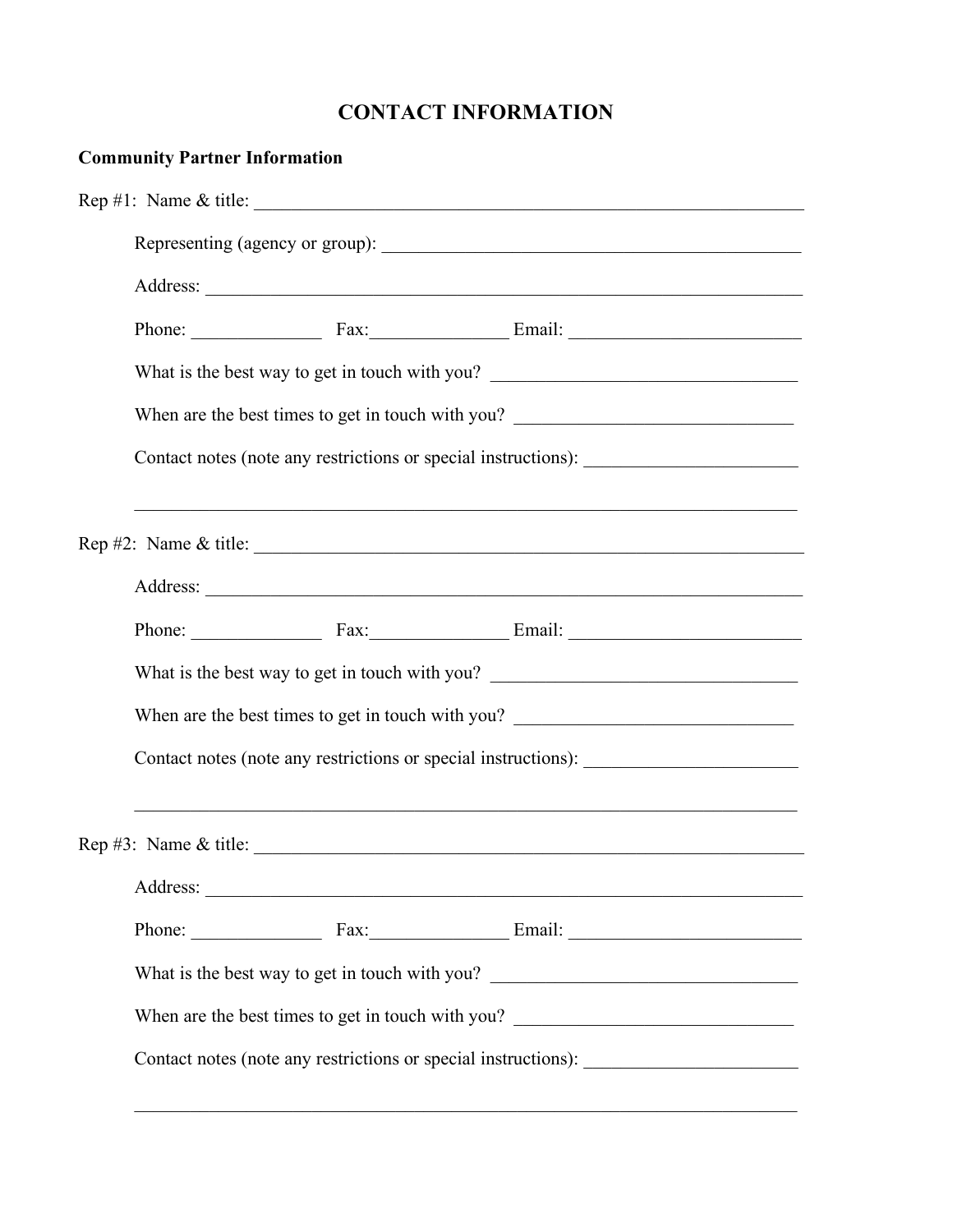# **Community Psychology Project Group Contact Information**

| $#1$ :<br>Name: |                                                                                                                                                                        |                                                                                   |                                                                                   |  |  |  |
|-----------------|------------------------------------------------------------------------------------------------------------------------------------------------------------------------|-----------------------------------------------------------------------------------|-----------------------------------------------------------------------------------|--|--|--|
|                 |                                                                                                                                                                        |                                                                                   |                                                                                   |  |  |  |
|                 |                                                                                                                                                                        | What is the best way to get in touch with you? __________________________________ |                                                                                   |  |  |  |
|                 |                                                                                                                                                                        | When are the best times to get in touch with you? _______________________________ |                                                                                   |  |  |  |
|                 |                                                                                                                                                                        | Contact notes (note any restrictions or special instructions): __________________ |                                                                                   |  |  |  |
| #2:             |                                                                                                                                                                        |                                                                                   | ,我们也不能在这里的人,我们也不能在这里的人,我们也不能在这里的人,我们也不能在这里的人,我们也不能在这里的人,我们也不能在这里的人,我们也不能在这里的人,我们也 |  |  |  |
|                 |                                                                                                                                                                        |                                                                                   |                                                                                   |  |  |  |
|                 |                                                                                                                                                                        |                                                                                   | What is the best way to get in touch with you? _________________________________  |  |  |  |
|                 |                                                                                                                                                                        |                                                                                   | When are the best times to get in touch with you? _______________________________ |  |  |  |
|                 |                                                                                                                                                                        |                                                                                   | Contact notes (note any restrictions or special instructions): __________________ |  |  |  |
| #3:             |                                                                                                                                                                        |                                                                                   |                                                                                   |  |  |  |
|                 |                                                                                                                                                                        |                                                                                   |                                                                                   |  |  |  |
|                 |                                                                                                                                                                        |                                                                                   | What is the best way to get in touch with you? __________________________________ |  |  |  |
|                 |                                                                                                                                                                        | When are the best times to get in touch with you? _______________________________ |                                                                                   |  |  |  |
|                 |                                                                                                                                                                        | Contact notes (note any restrictions or special instructions):                    |                                                                                   |  |  |  |
| #4:             |                                                                                                                                                                        |                                                                                   |                                                                                   |  |  |  |
|                 |                                                                                                                                                                        |                                                                                   |                                                                                   |  |  |  |
|                 |                                                                                                                                                                        |                                                                                   | What is the best way to get in touch with you? __________________________________ |  |  |  |
|                 | When are the best times to get in touch with you? _______________________________<br>Contact notes (note any restrictions or special instructions): __________________ |                                                                                   |                                                                                   |  |  |  |
|                 |                                                                                                                                                                        |                                                                                   |                                                                                   |  |  |  |